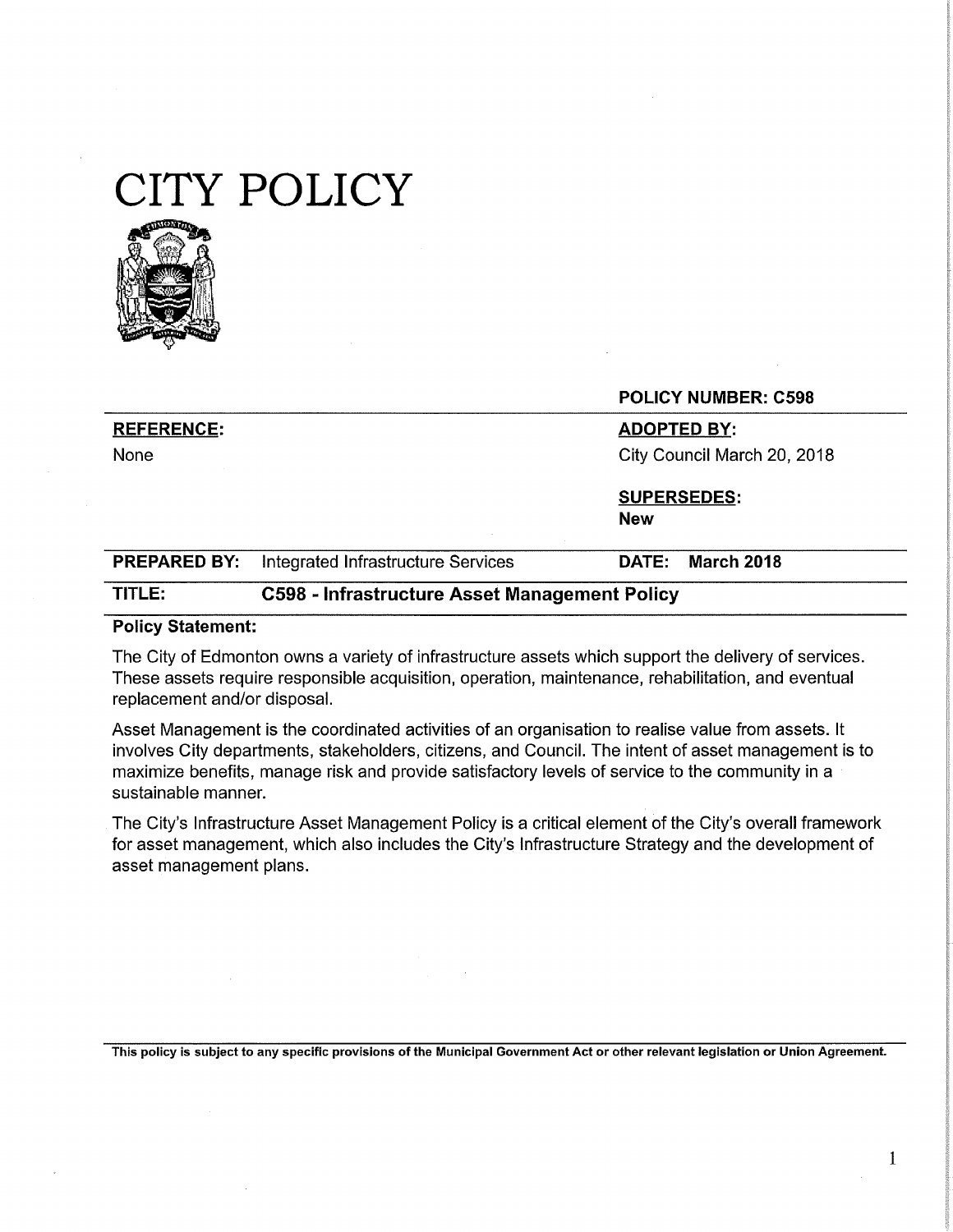## **The purpose of this policy is to:**

1. Provide guidance to staff in carrying out the organization's long-term business strategies, mid-term asset management plans, and current asset management activities;

2. Provide clear direction for Asset Management through defining key principles that underpin Asset Management and assist with developing the organization's Asset Management objectives;

3. Align upwards with the organization's vision, goals and objectives, and alignment downwards to current and future procedures for asset management activities, and;

4. Provide clarity to what outcomes are required when implementing the AM policy

## **Definitions**

- Asset An asset is an item, thing or entity that has potential or actual value to an organization. The value can be tangible or intangible, and financial or non-financial.
- Asset Management Coordinated activity of an organization to realize value from its assets.
- Asset Management Plans A plan developed for the management of infrastructure assets that combines multidisciplinary management strategies (including technical and financial) over the lifecycle of the asset in the most cost-effective manner to deliver a specified level of service. It specifies the activities, resources and timescales required for individual assets (or asset groups) to achieve the organization's asset management objectives. A significant component of the plan is therefore a long-term program of works and cash flow projection for the activities. Each plan will vary in complexity depending on the asset group it pertains to.
- **Disposal - Actions necessary to decommission, dispose, or repurpose assets that are no longer required.**
- Holistic approach Considers a complete system rather than isolated analysis of individual parts.
- Infrastructure Asset The physical assets that support social, cultural and economic outcomes and deliverables (services), and also includes Natural Assets and software, but not data and information. Infrastructure assets are intended to be maintained indefinitely at a particular level of service potential by the continuing replacement and rehabilitation of their components.
- Levels of Service The parameters or combination of parameters that reflect socio-cultural, financial/economic and environmental outcomes that the organisation delivers. They describe the outputs or objectives that the City intends to deliver; includes measures at the corporate, stakeholder, and asset operator levels of the organization. They are the composite indicators such as quality, quantity, reliability, responsiveness, safety and cost, for a particular activity or service area against which service performance may be measured.
- Life Cycle Cost Sum of all recurring and one-time (non-recurring) costs over the full life span or a specified period of an asset. It includes planning, design, construction, acquisition, operation, maintenance rehabilitation and disposal costs.
- Whole Life Cost An approach for comparing investment options across the same time horizon (which may not be the full lifespan of the asset).
- Net Present Value (NPV / NPC) is the sum of the discounted cash flows, where future cash flows are discounted by the discount rate. At high discount rates and long periods into the future the Present Value of money is small.
- Maintenance all actions necessary, excluding renewal actions, to address deterioration of an asset to preserve its condition and achieve its expected useful life. Maintenance does not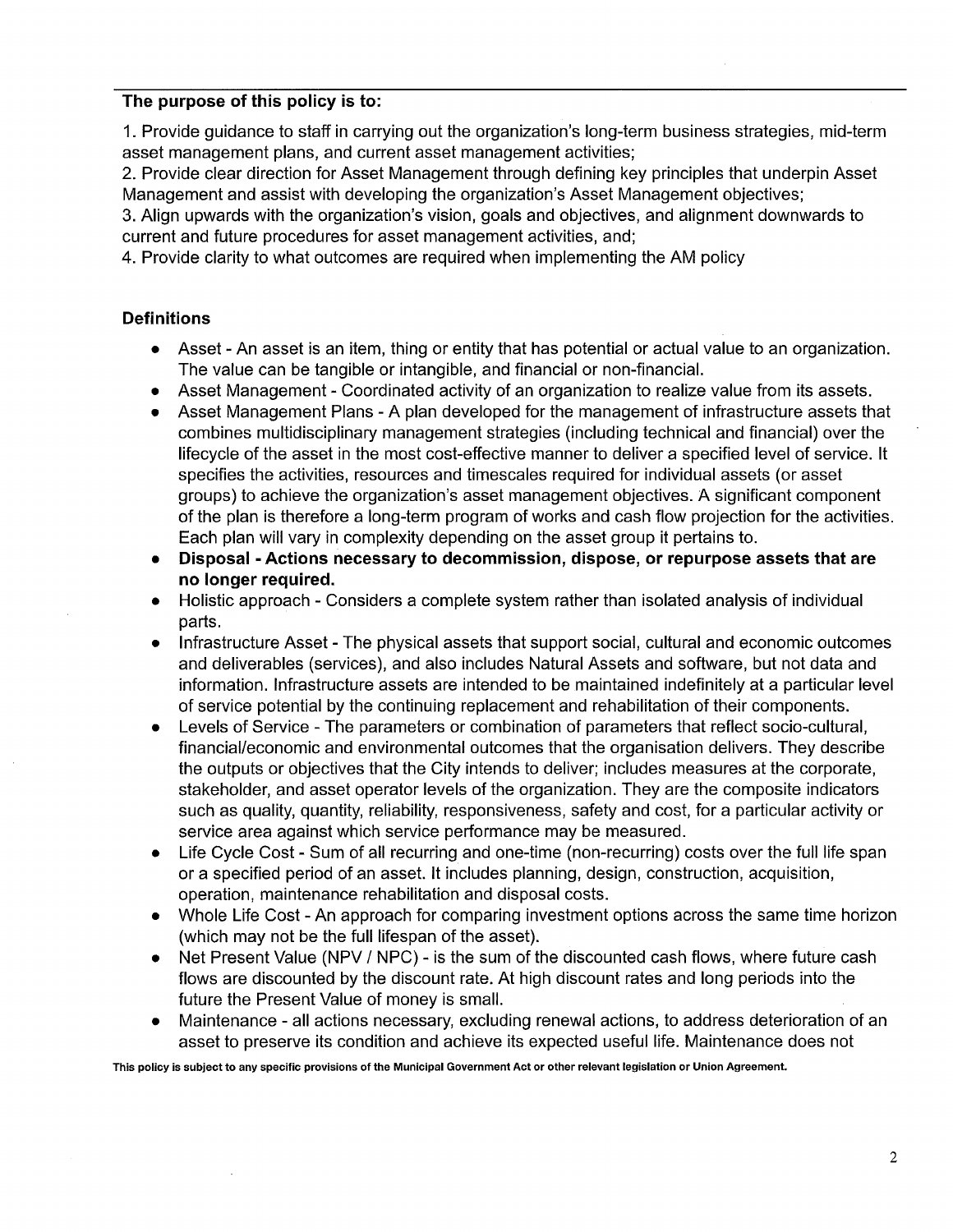increase the level of service of the asset or increase its service life, rather it slows down deterioration and delays when renewal actions are necessary. Within the City of Edmonton context, maintenance actions are not capitalized, and should be proactively built into operating budgets.

- Natural Assets the land, air, water, living organisms and other formations, such as aquifers, creeks and rivers that provide equivalent civil engineered municipal goods and services.
- Renewal Investment in-existing infrastructure to restore to its former condition and may extend its service life. Capital investment in renewal extends the period of service potential but does not change the replacement value, and so does not increase the size of the infrastructure asset portfolio. Renewal includes rehabilitation and replacement:
	- o Rehabilitation: The action of restoring or replacing parts or components of an infrastructure asset to a former condition or status. Generally involves repairing the asset to deliver its original level of service without resorting to significant upgrading or renewal, using available techniques and standards.
	- $\circ$  Replacement The action of replacing an infrastructure asset so as to provide similar, or an agreed alternative, level of service.
- Resilience The concept of resilience is wider than natural disasters and covers the proactive capacity of public, private, and civic sectors to withstand disruption, absorb disturbance, act effectively in a crisis, adapt to changing conditions including climate change, and grow over time.
- Stakeholder In this policy includes but not limited to internal and external partners (such as operators, maintainers, utilities (EPCOR, Atco Gas, Telus and Shaw), citizens, visitors, and explorers.
- Sustainability is meeting the needs of today without compromising the needs of future generations. It is about improving the standard of living by protecting human health, conserving the environment, using resources efficiently and advancing long-term economic competitiveness. It requires the integration of environmental, economic and socio-cultural priorities into policies and programs and requires action at all levels--citizens, industry, and governments.
- Triple Bottom Line Expands on the traditional view of an organization's financial/economic bottom line by also measuring the organization's commitment to socio-cultural and environmental factors and including all three factors in decision making.

## **Asset Management Key Principles:**

The following outlines fundamental asset management principles that will be developed over time and implemented across both the organization and third party organisations responsible for City Assets for application when making decisions pertaining to the Infrastructure Assets the City owns.

#### **Service Delivery to Stakeholders**

It is important for the City to adhere to defined levels of service (LOS), and in doing so balance stakeholder expectations, risk, affordability, time constraints, supporting Council priorities, and exploring technological advances and evolving markets.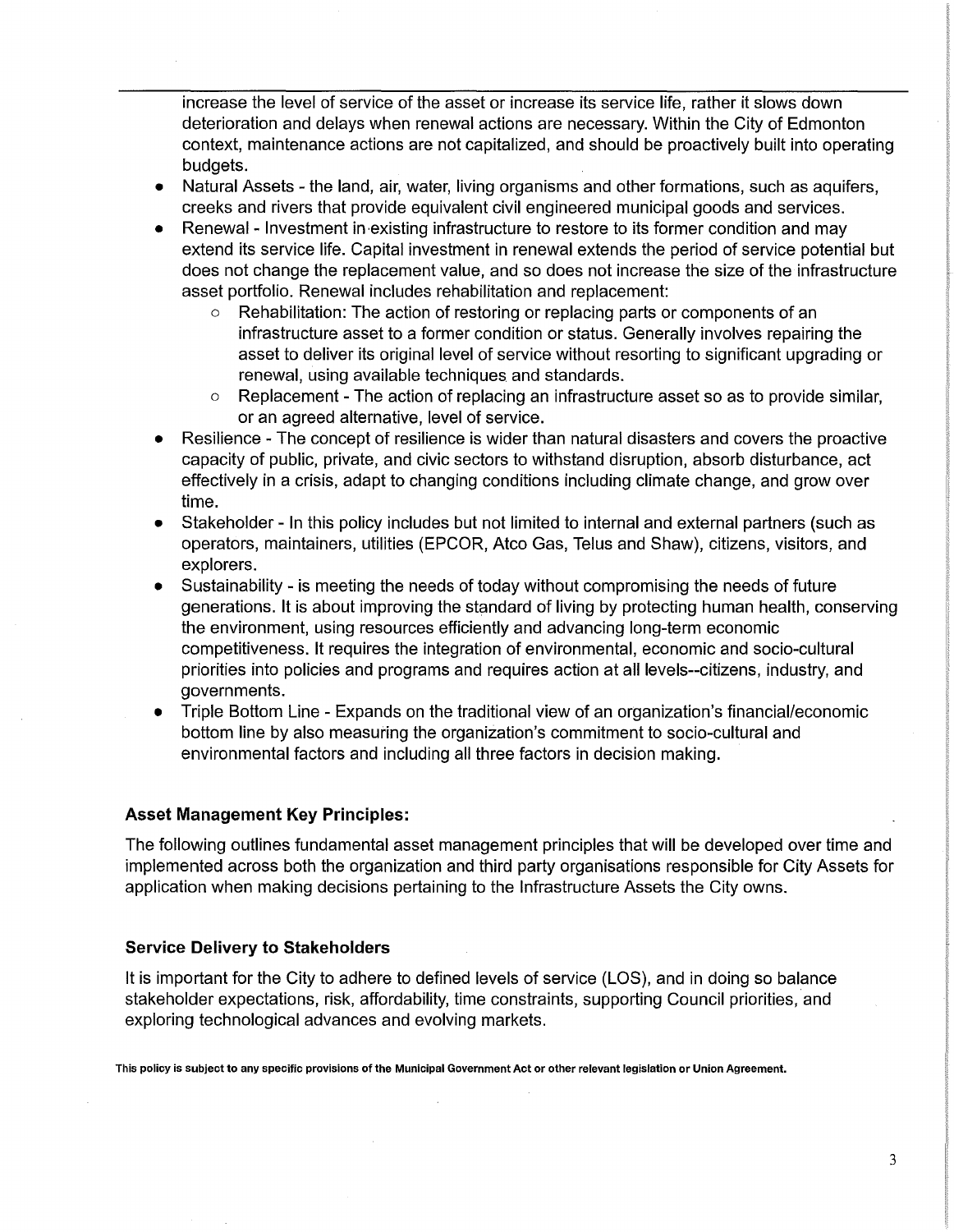### The City shall:

- Have clearly defined LOS, and will target investments to:
	- $\frac{1}{2}$ maintain and manage assets at the defined LOS; and
	- recognize that LOS can change over time, and therefore monitor standards and service levels to ensure they continue to support community and Council expectations and objectives, and legislative/regulatory compliance.
- Create a common framework for establishing LOS. The framework should compliment and adhere to other City Policy, including the public engagement policy.
- Establish LOS that will be supported by:
	- Adherence to all relevant legislative, regulatory, and statutory requirements, where applicable
	- A risk-based decision making framework that considers impact to stakeholders when evaluating decisions on maintaining and enhancing, or reducing the LOS performance.
	- Determining the adequate balance between the value of stakeholder service and the cost.
	- Regular communications to Council and citizens on service performance and/or asset condition.
	- A clear understanding and evaluation of all options available to provide the service (or its elimination), recognizing advances in technology, market place, and changing business models.
	- Adherence to industry best practice(s), where applicable.

## **Long-Term Sustainability and Resiliency**

Infrastructure assets should be socio-culturally, environmentally, and economically sustainable and . resilient into the long-term. This involves triple bottom line consideration, long-term planning, and implementing resiliency actions.

#### The City shall:

- Make appropriate long-term decisions to better enable assets to meet the challenges of changing:
	- stakeholder expectations,
	- legislative requirements,
	- $-$  environmental impacts,
	- technological advancements.  $\overline{\phantom{0}}$
- Consider socio-cultural, environmental, and economic factors and implications during asset management and investment planning processes.
- Consider proactive resilience when making infrastructure asset investment decisions, including but not limited to capital renewal and operational maintenance.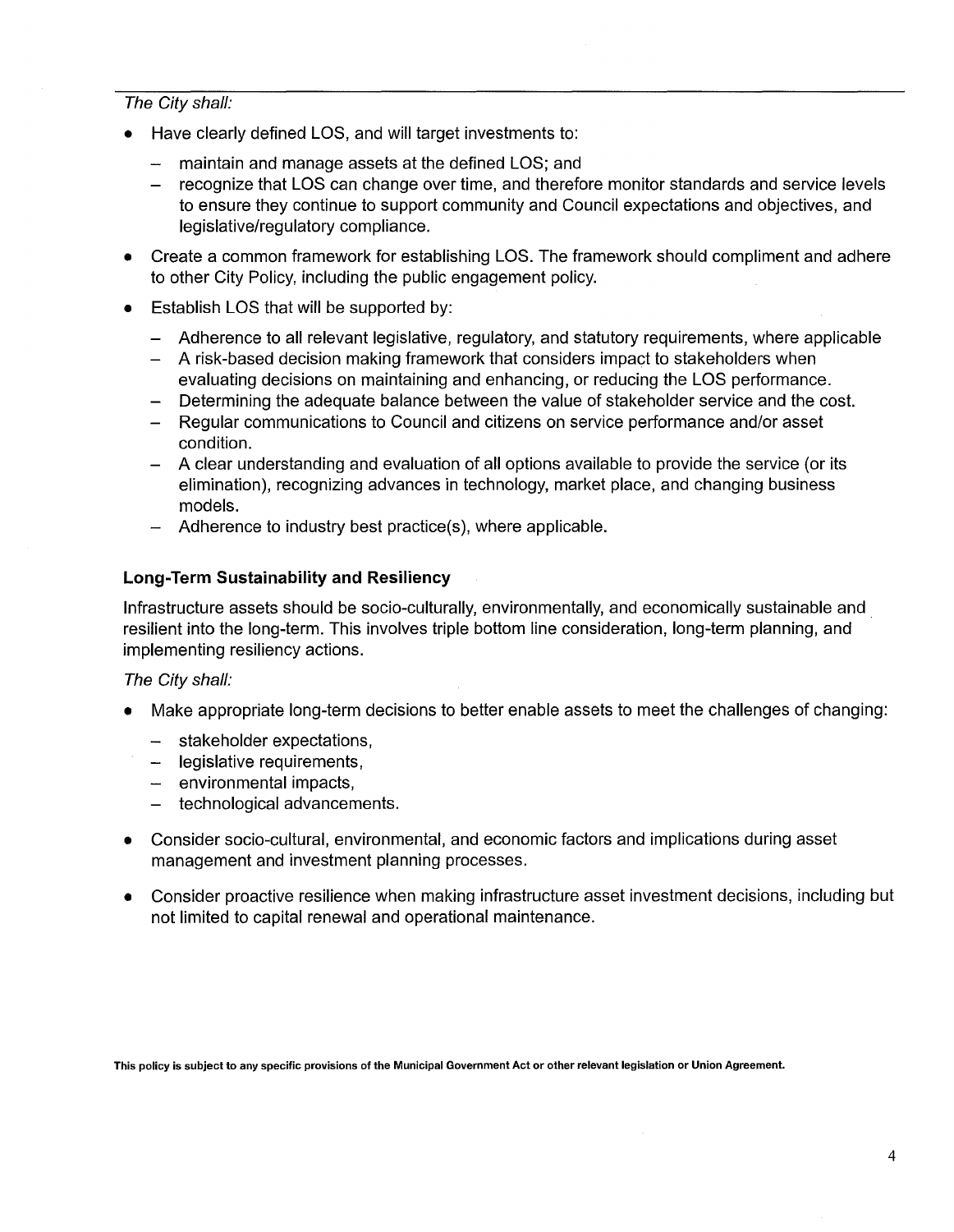## **An Integrated, Holistic Approach**

The concept of thinking holistically across departments and disciplines when managing services, capital assets, stakeholder experience, and other resources while efficiently delivering quality, and asset value by managing risk and maximizing value.

#### The City shall:

- Implement a holistic approach to asset management that considers the impacts of decisions on stakeholders, and will make informed, evidence-based decisions using formal and consistent methods.
- Consider the assets in their system context, and their interrelationships, as opposed to optimizing individual assets in isolation. This includes systematically building resilience characteristics into infrastructure systems.
- Take a comprehensive approach to asset management that looks at the complete lifecycle of the asset, including planning, design, construction/development, operation, maintenance, rehabilitation, replacement, and disposal.
- Take steps to encourage collaboration, synergy, and cooperation across all business units as appropriate in order to build effective working relationships and sharing of information. The City should also extend this approach to regional, provincial, and national entities.

#### **Investment Decision-Making**

Demonstrate fiscal responsibility and transparency in decisions related to the management of all City assets.

The City shall develop and maintain appropriate long-term plans for infrastructure investment, which include:

- Implementing and maintaining appropriate planning and assessment resources;
- Evaluating asset investment decisions **(construction/material specifications, procurement methodologies, maintenance strategies, value engineering, etc.)** based on life cycle cost to assess the full financial impact through acquisition, operation, maintenance, renewal and disposal
- Embracing opportunities and challenges that arise from innovation and new technologies (including disruptive technologies);
- Developing prioritized and optimized capital investment plans that will enable rational transparent investment decisions to be made on an asset base.
- Clear line of sight to the service benefiting from the investment, and appropriate measures, outcomes, and targets to evaluate the effectiveness of the investment.